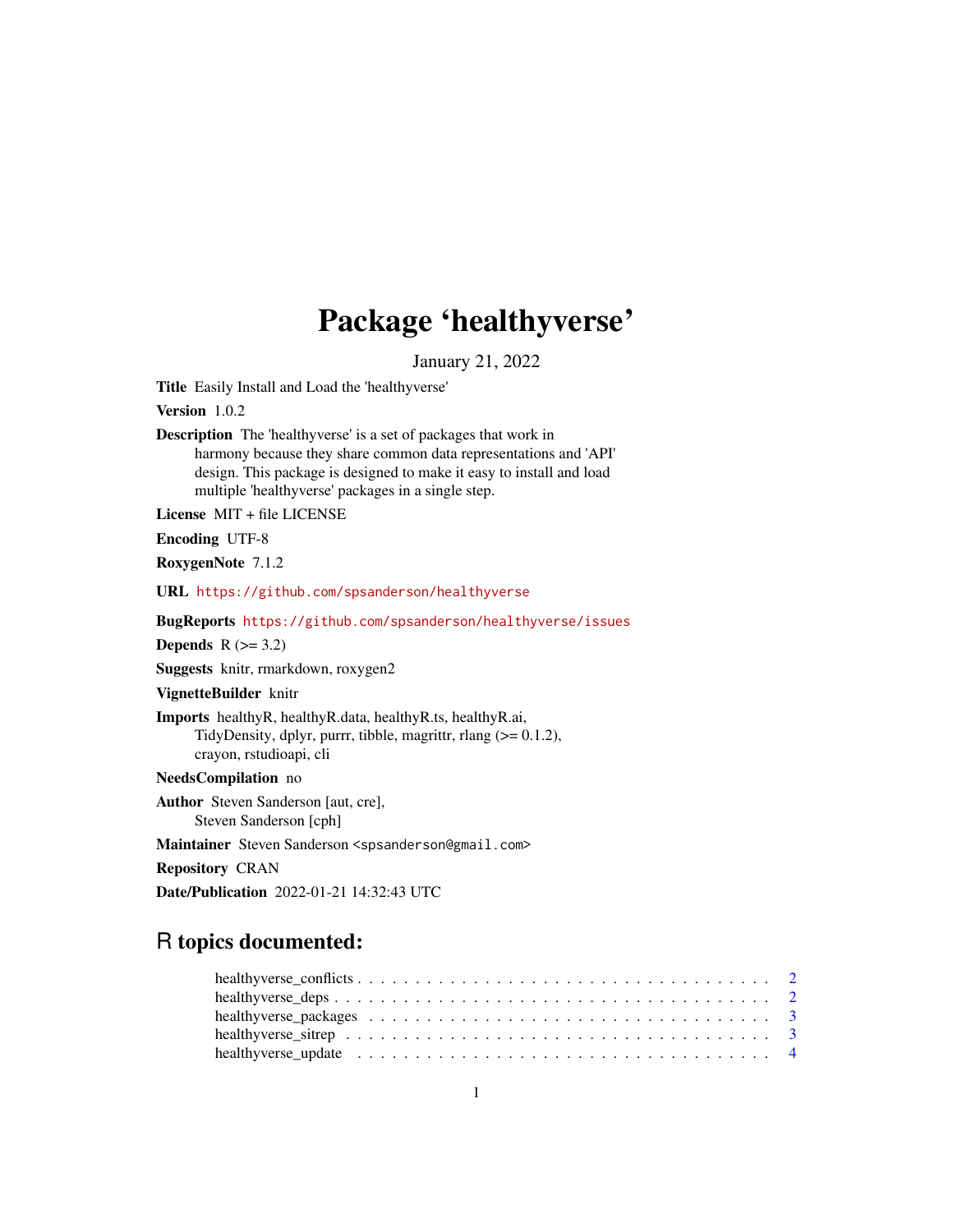#### <span id="page-1-0"></span>**Index** [5](#page-4-0). The second state of the second state of the second state of the second state of the second state of the second state of the second state of the second state of the second state of the second state of the second

```
healthyverse_conflicts
```
*Conflicts between the healthyverse and other packages*

#### Description

This function lists all the conflicts between packages in the healthyverse and other packages that you have loaded.

#### Usage

```
healthyverse_conflicts()
```
#### Details

There are four conflicts that are deliberately ignored: intersect, union, setequal, and setdiff from dplyr. These functions make the base equivalents generic, so shouldn't negatively affect any existing code.

#### Value

A message in regards to library conflicts.

#### Examples

```
healthyverse_conflicts()
```
healthyverse\_deps *List all healthyverse dependencies*

#### Description

List all healthyverse dependencies

#### Usage

```
healthyverse_deps(recursive = FALSE, repos = getOption("repos"))
```
#### Arguments

| recursive | If TRUE, will also list all dependencies of healthyverse packages.               |
|-----------|----------------------------------------------------------------------------------|
| repos     | The repositories to use to check for updates. Defaults to get Options ("repos"). |

#### Value

A message indicating the dependencies of the healthyverse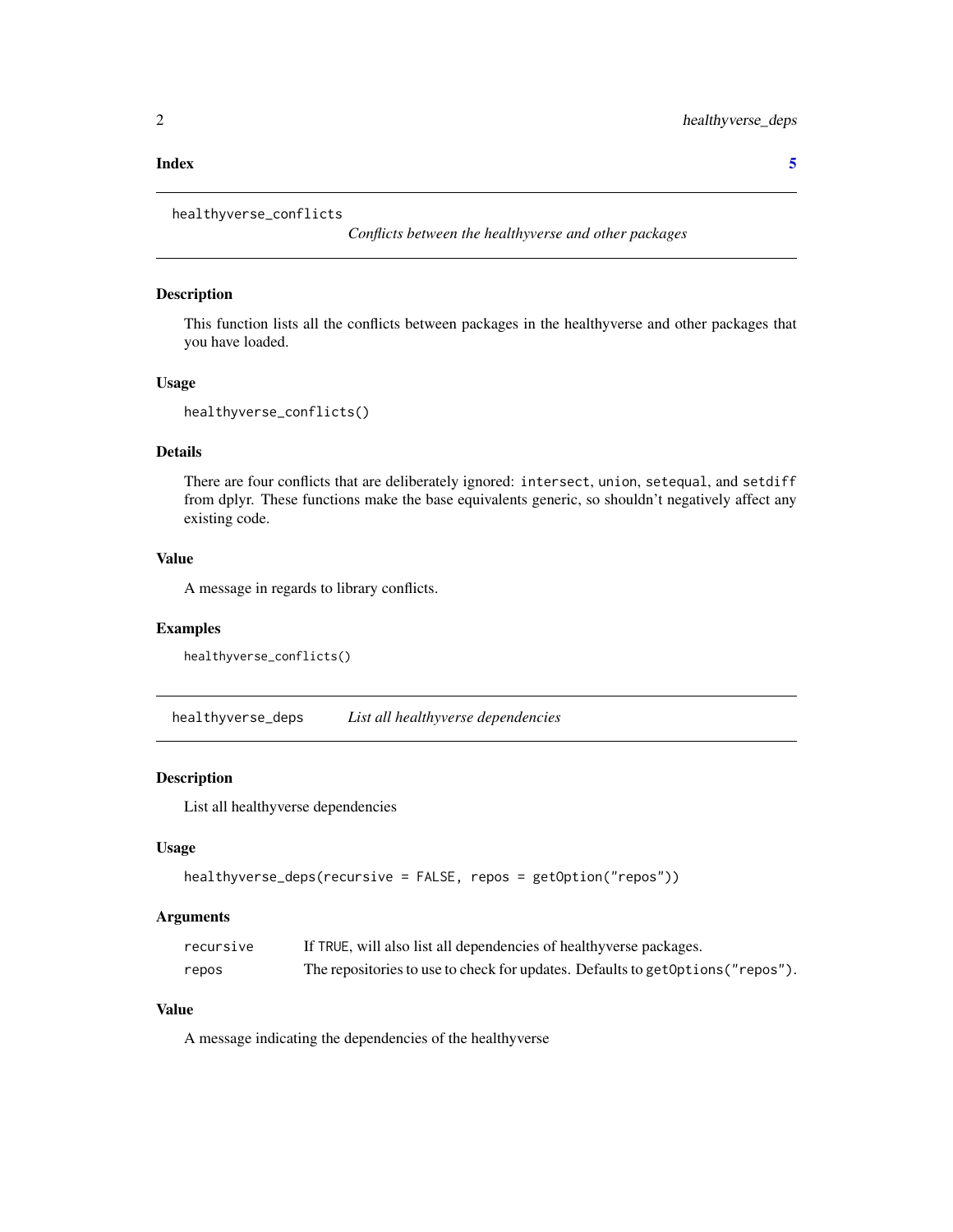<span id="page-2-0"></span>healthyverse\_packages *List all packages in the healthyverse*

#### Description

List all packages in the healthyverse

#### Usage

```
healthyverse_packages(include_self = TRUE)
```
#### Arguments

include\_self Include healthyverse in the list?

#### Value

A list of the healthyverse packages

#### Examples

healthyverse\_packages()

healthyverse\_sitrep *Get a situation report on the healthyverse*

#### Description

This function gives a quick overview of the versions of R and RStudio as well as all healthyverse packages. It's primarily designed to help you get a quick idea of what's going on when you're helping someone else debug a problem.

#### Usage

healthyverse\_sitrep()

#### Value

Get a situation report of the healthyverse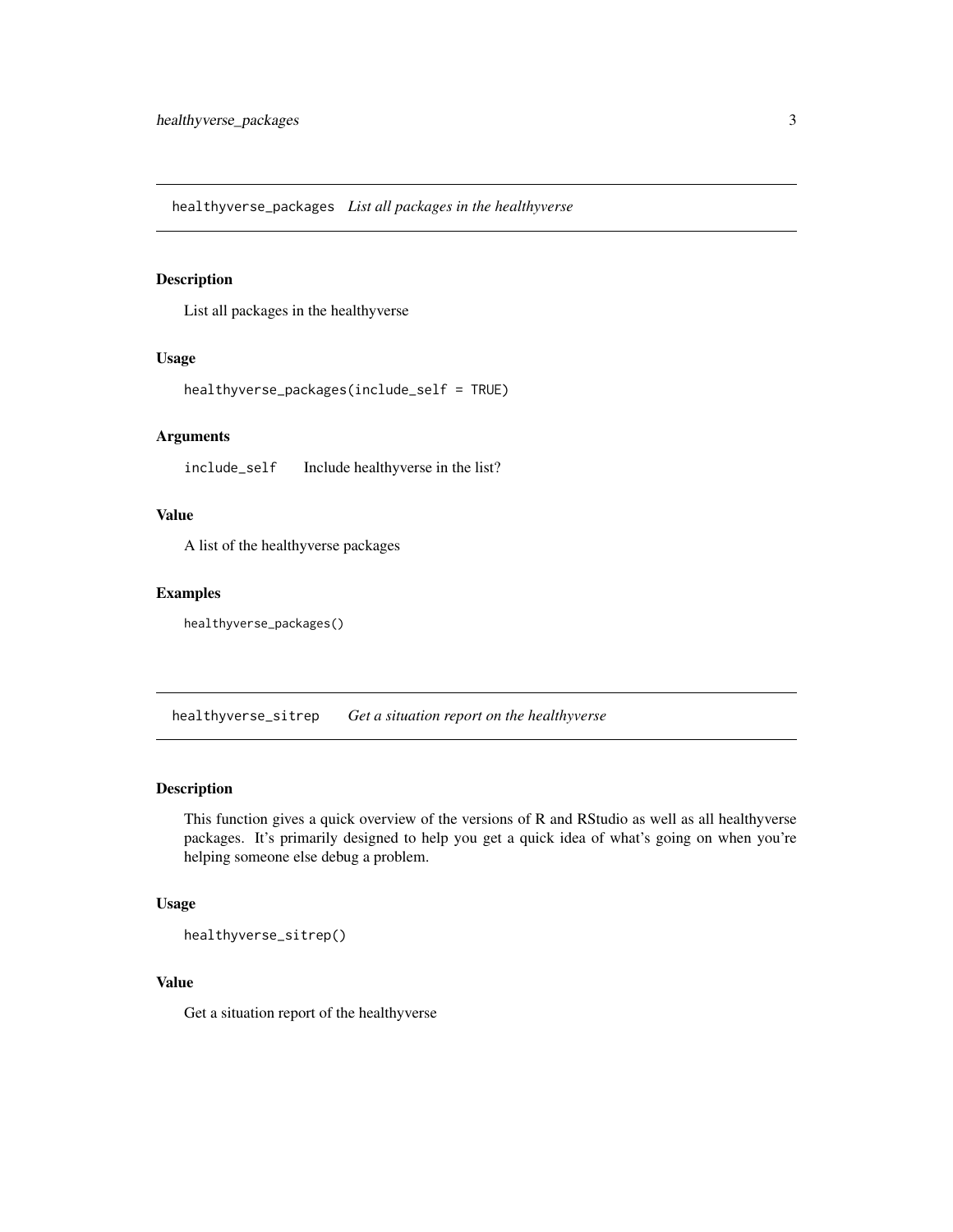<span id="page-3-0"></span>healthyverse\_update *Update healthyverse packages*

#### Description

This will check to see if all healthyverse packages (and optionally, their dependencies) are up-todate, and will install after an interactive confirmation.

#### Usage

```
healthyverse_update(recursive = FALSE, repos = getOption("repos"))
```
#### Arguments

| recursive | If TRUE, will also list all dependencies of healthyverse packages.               |
|-----------|----------------------------------------------------------------------------------|
| repos     | The repositories to use to check for updates. Defaults to get Options ("repos"). |

#### Value

This function do not return a value but rather are used for side effects.

#### Examples

## Not run: healthyverse\_update()

## End(Not run)